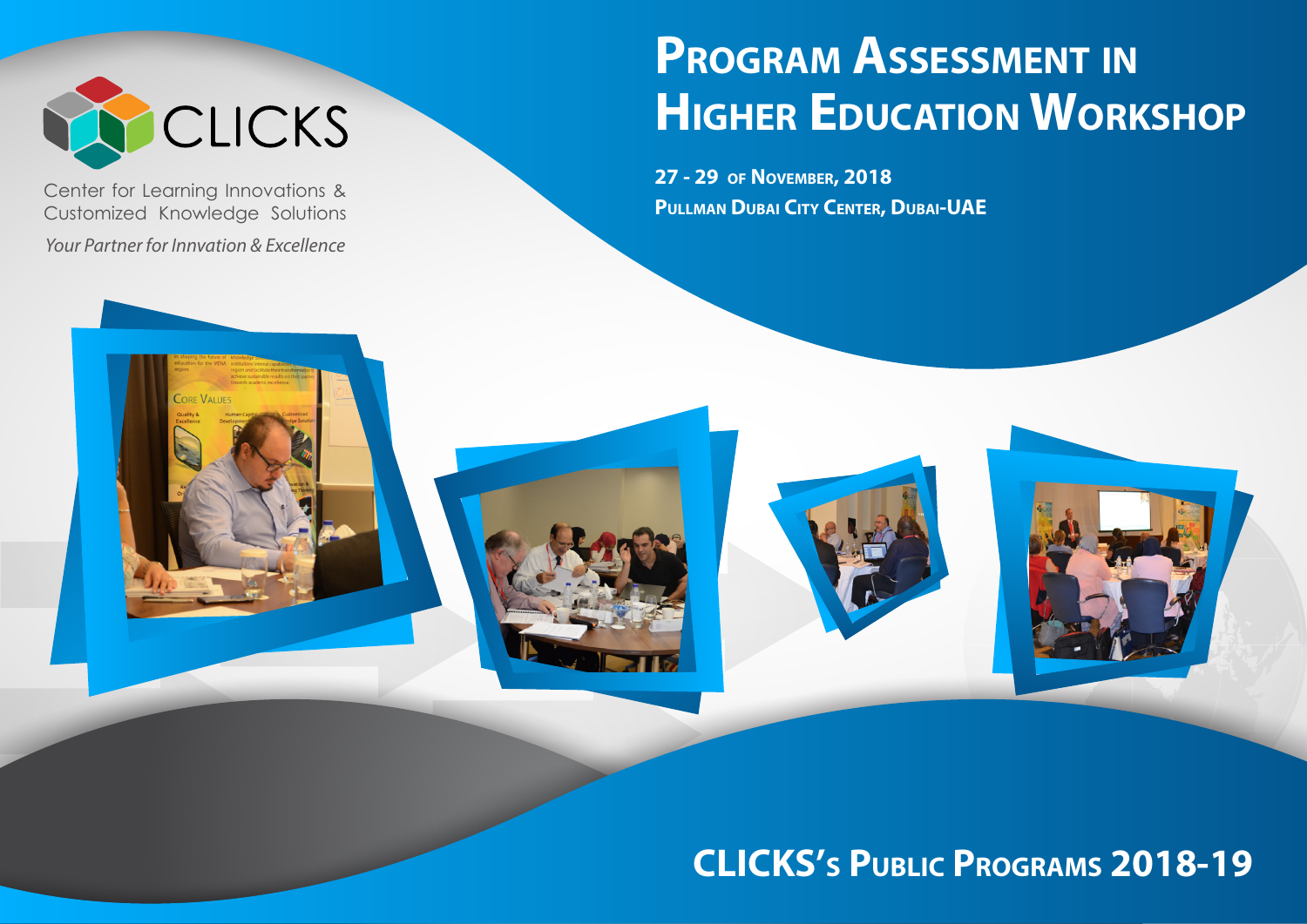

#### **Program Overview**

This 3 day interactive and 'hands-on' program aims at developing participants' skills in regards to designing, implementing and managing program assessment programs and plans that lead to continuous improvement. This involve articulating measureable program learning outcomes, developing curriculum maps, selecting assessment methods, using various data collection and data reporting methods and the importance of considering results for program continuous improvement.

The program will begin by exposing participants to the fundamentals of program assessment, its purpose, benefits, and challenges and how to successfully develop and implement a program assessment program and plan including identifying the most appropriate program assessment methods and establishing criteria for success. It will also stress on the actual process of conducting assessment activities as well as on interpreting data and using results for continuous improvement.

#### **Program Learning Outcomes**

#### **By the end of this program participants will be able to:**

- Understand the assessment process and what constitutes well-designed assessment plans.
- Articulate program mission, goals and learning outcomes which can explicitly describes the skills, knowledge, and attitudes students develop as a result of a program of study.
- Design and conduct effective assessment plans and identify strategies and methods to collect assessment data.
- Choose the most appropriate assessment methods to obtain valid data to evaluate specific student and program outcomes
- Comprehend the connection between GE, co-curricular experiences and campus activities and the overall student learning experience
- Comprehend and use results for program revisions and continuous improvements.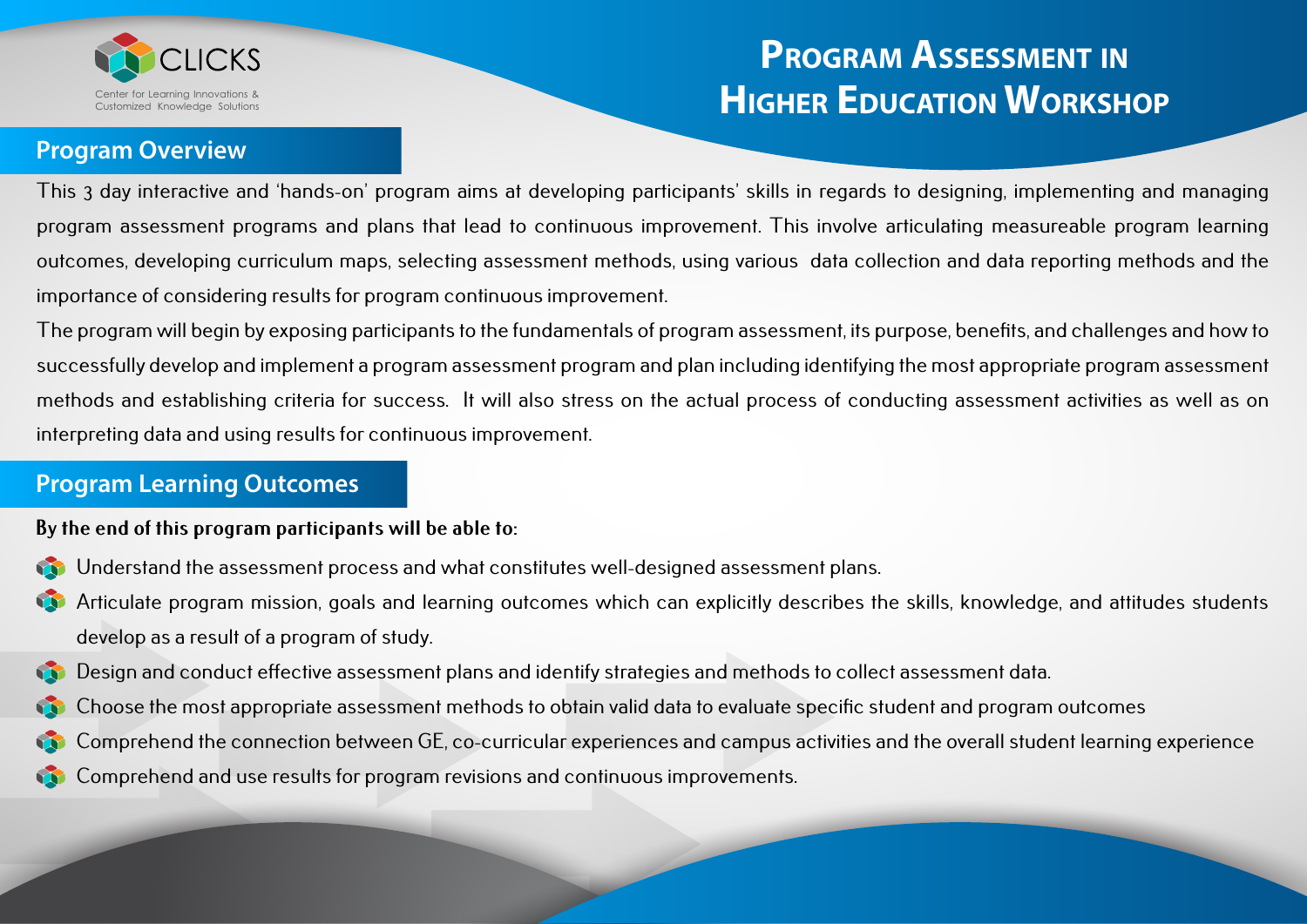

### **Program Structure**

#### **Day 1**

#### **Session (1): Fundamentals of Assessment**

- Assessment definition and key components
- Levels of assessment (institutional/ program/ course)
- Purpose and benefits of conducting assessment
- Some of the key challenges
- Changing assessment focus from input to outcomes
- Program assessment ,accreditation and national qualification frameworks

#### **Session (2): Defining mission, goals and learning outcomes**

- The assessment process
- Developing program purpose or mission statement
- Articulating program goals and learning outcomes
- Curriculum maps
- Hands-on Exercise

### **Day 2**

#### **Session (3): Designing your Assessment Plan- Managing the Process**

- **Conducts** Developing an assessment framework
- **Assessment Strategies and methods**
- Direct and Indirect assessment
- Establishing criteria for success
- Data collection
- Assessing GE, co-curricular experiences and campus activities within the context of the program
- **Practical Group Exercise**

### **Day 3**

#### **Session (4): Analyzing, Reporting and Using Results**

- **W** Understanding and analyzing results
- Using results for program revisions and continuous improvement
- Reporting results and providing feedback Ŵ
- Practical Group Exercise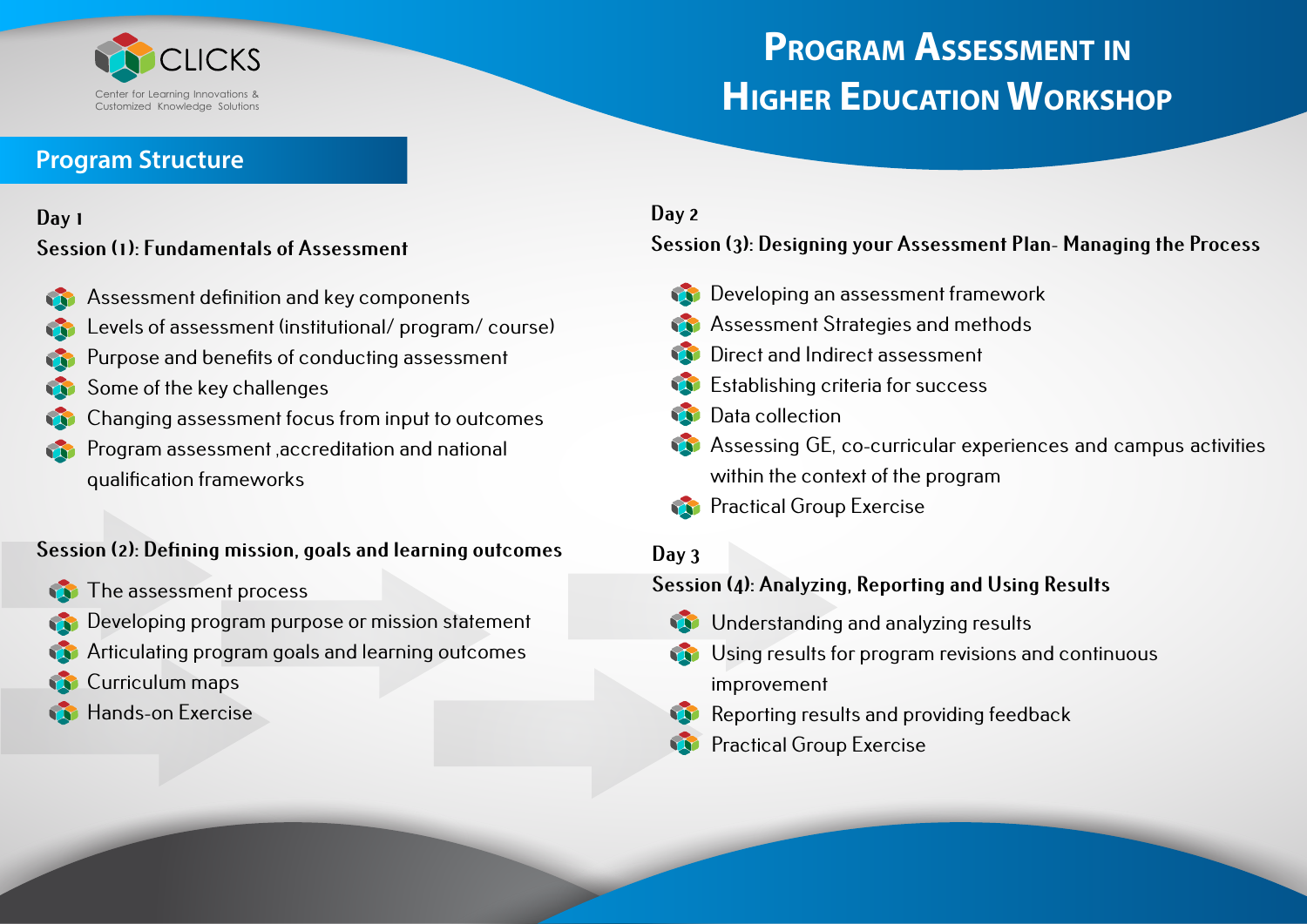

#### **Workshop Leader**



#### **Prof. Martin Henson, UK**

Working extensively since 2003 with various commissions of accreditation across the region including the UAE, Saudi Arabia, Bahrain and Oman; Professor Henson has been involved with

over 30 universities and colleges and undertaken more than 100 programs and has institutional reviews. During 2007 and 2008 he worked closely with the Commission for Academic Accreditation in the UAE, leading and facilitating their strategic planning project, and was a member of the team that developed and revised the UAE's National Standards for Licensure and Accreditation in both 2007 and 2010.

Between 2008-2013 he was leading the International Strategy at the University of Essex – a top-ten research university in the UK in the UK Research Assessment Exercise 2008, and included in the Times Higher "Top 20 under 50 in the world" universities

#### **Target Audience**

This program is geared towards program administrators, heads of departments and faculty members involved with the design, development, assessment and review of academic programs. In addition to managers and staff members working in institutional research, quality assurance and institutional effectiveness offices.

### **Program Delivery Strategy**

The program will include a variety of methods such as lectures, discussions, case studies' presentation and many practical individual and group activities.